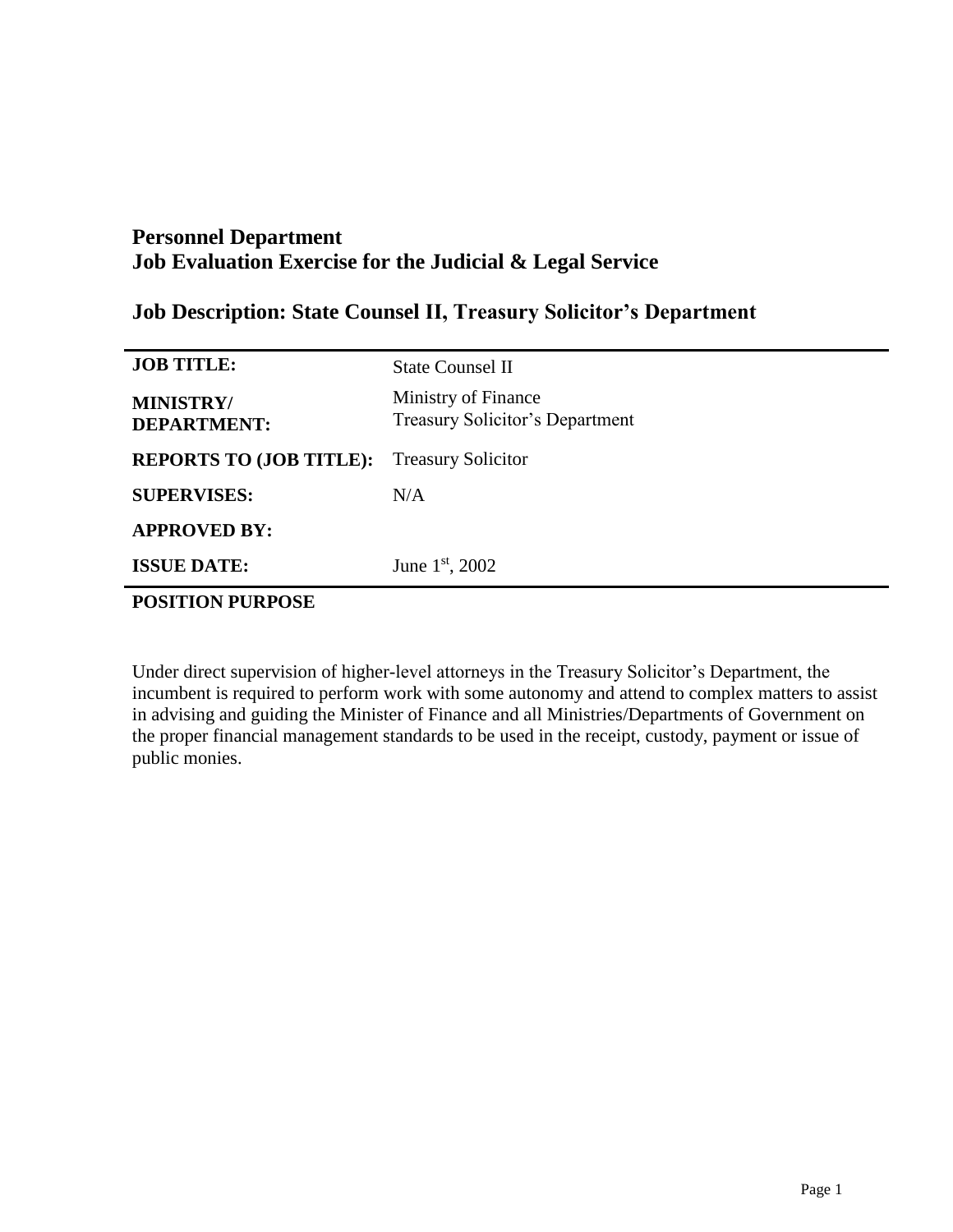## **Job Description: State Counsel II, Treasury Solicitor's Department**

### **MAJOR DUTIES & RESPONSIBILITIES**

#### **Advisory 35%**

1. Advises and provides opinions on Laws and Regulations for the client to operate in accordance with the law and follow the proper procedure.

#### **Legal Research 25%**

1. Provides legal authorities based on research and to examine legal issues and apply the law to the facts to arrive at a conclusion which is communicated to the client.

#### **Legal Work 15%**

- 1. Comments on and makes / recommends amendments to draft legislation or to existing legislation
- 2. Prepares Cabinet notes and Briefs for the Minister to submit to Parliament certain Bills or requests Cabinet to agree to a proposal by researching and drafting the documents.
- 3. Examines Deeds, Leases, Agreements and other legal Documents to protect and ensure that the Ministry of Finance is not entering into or is a party to improper agreement or legal documents, or a party to agreements that are not in the best interest of the government.

#### **Litigation 10%**

- 1. Prepares documents for Court/ appears in Court to submit the required documents to institute or defend a matter in court by drafting affidavits, statements or claims and skeleton agreements.
- 2. Represents the Ministry on any matter instituted by or against the Ministry of Finance by appearing as an Advocate in the court.

#### **Committees & Meetings 15%**

1. Attends Conferences, Seminars and Consultations/Cabinet Appointed Committees to present and represent the views of the Treasury Solicitor and/ or the Ministry of Finance

#### **Performs related duties as may be assigned**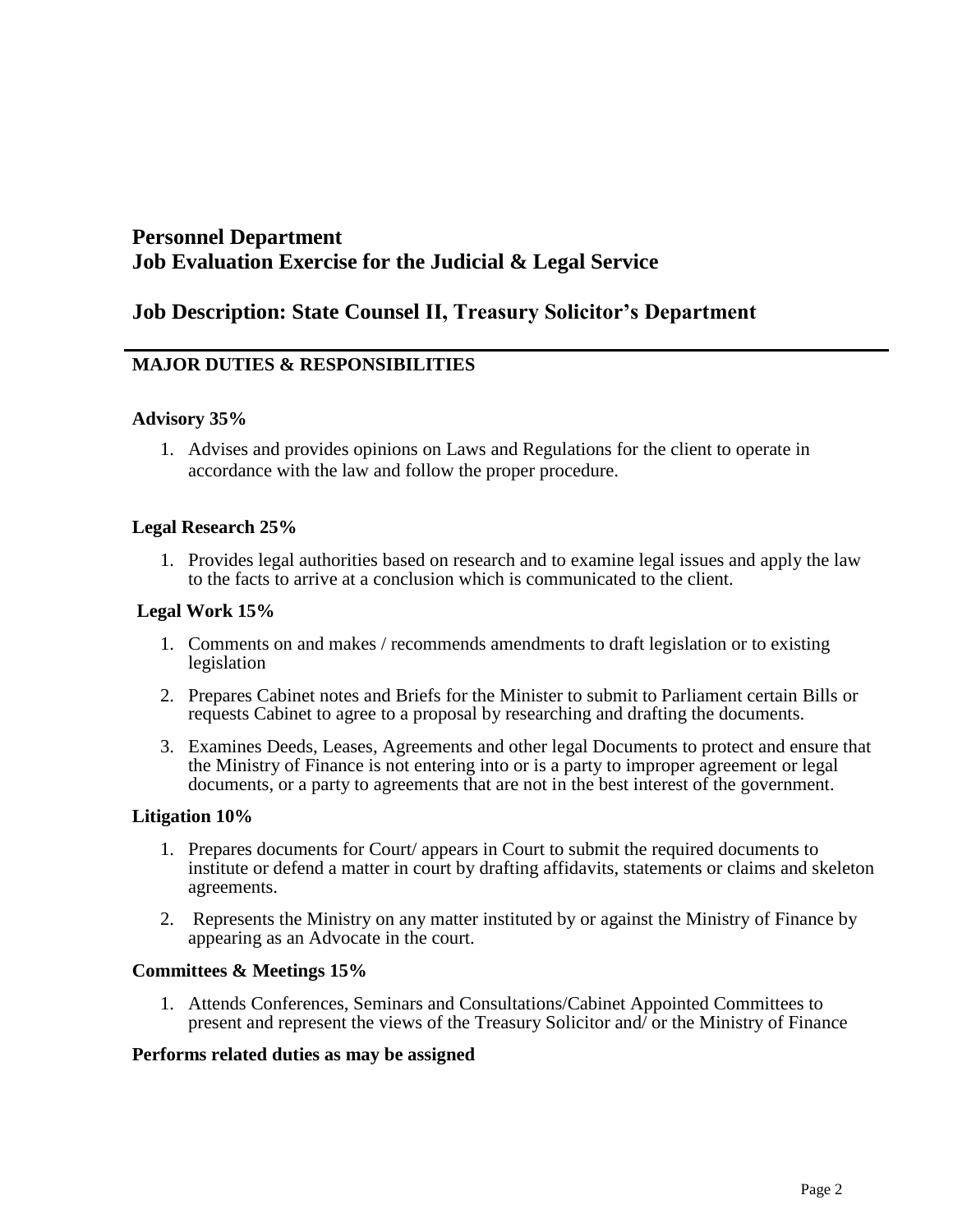# **Job Description: State Counsel II, Treasury Solicitor's Department**

### **SUPERVISORY RESPONSIBILITIES**

N/A

### **ACCOUNTABILITY**

Is accountable to the Treasury Solicitor for legal work

General Accountability – The incumbent is required to gain approval of supervisor before proceeding with the actions deemed necessary or advisable.

### **KEY CONTACTS**

### **INTERNAL**

All heads of Divisions in the Ministry of Finance - Advisory

i.e. Treasury, Co-ordination and Monitoring Unit, Insurance, Budget, Foreign Investments, Public Sector, Finance Management Unit, Customs and Excise, Inland Revenue, Central Statistical Office, Central Tenders Board, Investment, Personnel Department, Valuations and General Administration.

### **EXTERNAL**

Attorney General and Legal Affairs specifically – Chief Parliamentary Counsel, Solicitor General, Chief State Solicitor and Law Commission - Consultative